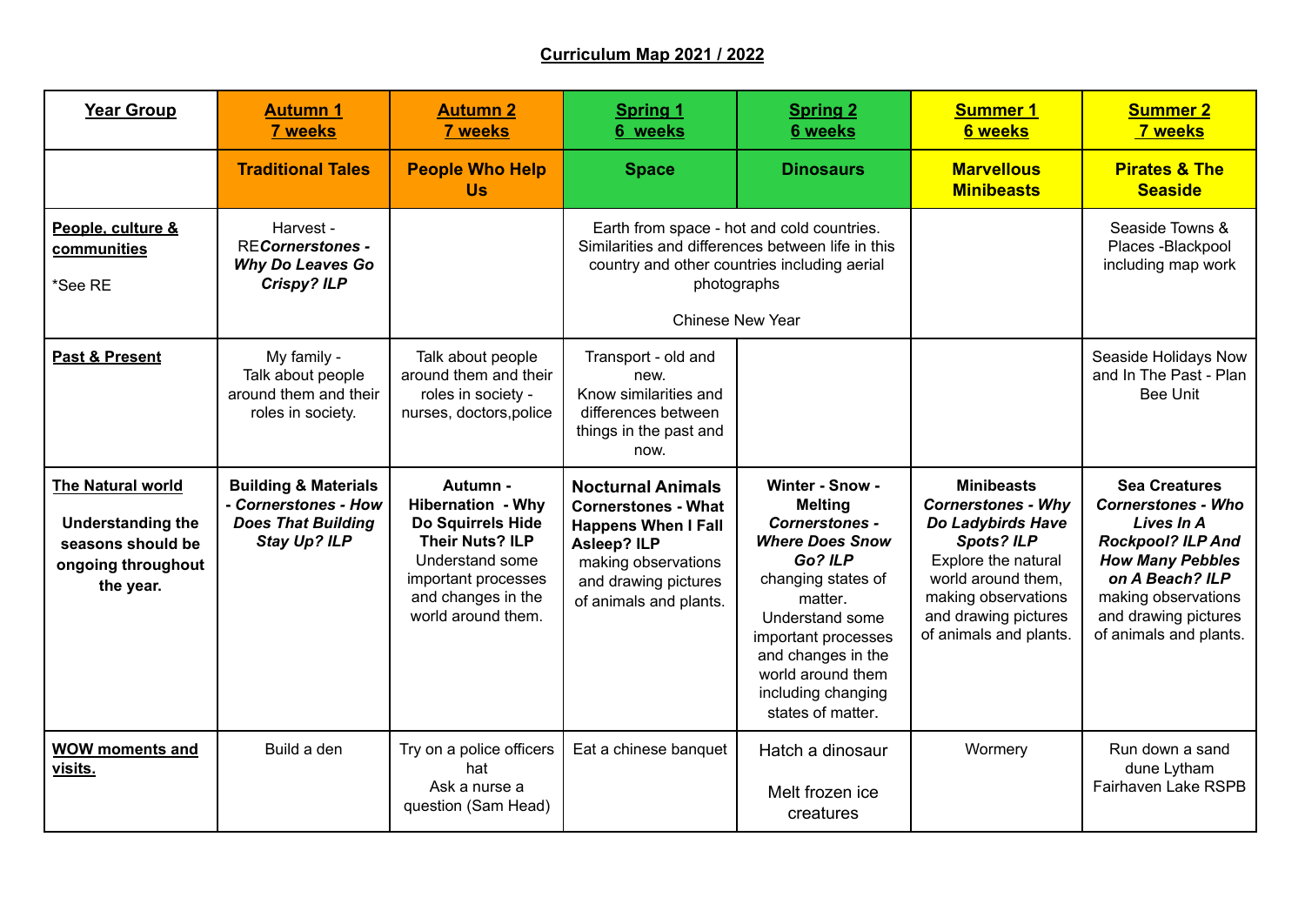| <b>English Fiction</b>               | 3 weeks - The Three<br><b>Little Pigs</b><br>2 weeks - Goldilocks<br>and the Three Bears                                        | 2 weeks - The Jolly<br>Christmas Postman<br>By Janet and Allan<br>Ahlberg<br>1 week - The Nativity<br>Story | 3 weeks -<br><b>Whatever Next</b><br>by Jill Murphy<br>3 weeks - Aliens Love<br><b>Underpants by Claire</b><br>Freedman | 2 weeks -<br>Stomp, Chomp, Big<br>Roars! Here Come the<br>Dinosaurs! by Kaye<br>Umansky<br><b>TEACH LAST</b><br>We're Going on an<br>Egg Hunt                                                            | 2 weeks -<br>The Very Busy Spider<br>by Eric Carle<br>2 weeks -<br>Superworm by Julia<br>Donaldson                                                                                                        | <b>TEACH FIRST</b><br>3 weeks -<br>Pirates Love<br>Underpants<br>by Paul Linnet and<br>Sue Hendra                                                                                         |
|--------------------------------------|---------------------------------------------------------------------------------------------------------------------------------|-------------------------------------------------------------------------------------------------------------|-------------------------------------------------------------------------------------------------------------------------|----------------------------------------------------------------------------------------------------------------------------------------------------------------------------------------------------------|-----------------------------------------------------------------------------------------------------------------------------------------------------------------------------------------------------------|-------------------------------------------------------------------------------------------------------------------------------------------------------------------------------------------|
| <b>English</b><br><b>Non Fiction</b> | <b>TEACH FIRST</b><br>2 weeks -<br>Me and My Family<br>Me, My Body, My<br>Feelings.                                             | <b>TEACH FIRST</b><br>2 weeks -<br>Firefighters<br>2 weeks Doctors<br>Busy People books.                    | No Non-Fiction                                                                                                          | <b>TEACH FIRST</b><br>2 weeks -<br>Little Kids First Big<br><b>Book of Dinosaurs</b><br>(National Geographic)<br>by Catherine D.<br>Hughes<br><b>Instructions</b><br>1 week<br>Dinosaur Egg Hatch<br>kit | <b>TEACH FIRST</b><br>2 weeks -<br>Spiders (Usborne<br>Beginners) by<br>Rebecca Gilpin<br>Spiders' Secrets (DK<br>Readers) by Richard<br>Platt<br>101 Amazing Facts<br>about Spiders by Jack<br>Goldstein | Non fiction<br>Sea Creatures<br><b>First Explorers</b><br>My First Book of Sea<br><b>Creatures</b><br>Zoe Ingram                                                                          |
| <b>English Poetry</b>                | Incorporate rhyme<br>and poetry into each<br>theme.                                                                             | Incorporate rhyme<br>and poetry into each<br>theme.                                                         | Incorporate rhyme<br>and poetry into each<br>theme.                                                                     | Incorporate rhyme<br>and poetry into each<br>theme.                                                                                                                                                      | Incorporate rhyme<br>and poetry into each<br>theme.                                                                                                                                                       | Incorporate rhyme<br>and poetry into each<br>theme.                                                                                                                                       |
| <b>Phonics</b>                       | Letters and Sounds                                                                                                              | Letters and Sounds                                                                                          | Letters and Sounds                                                                                                      | Letters and Sounds                                                                                                                                                                                       | Letters and Sounds                                                                                                                                                                                        | Letters and Sounds                                                                                                                                                                        |
| <b>EAD</b>                           | Drawing: Exploring<br>colour<br>Representing<br>objects by joining<br>lines and enclosing<br>spaces<br>Step by Step Art<br>book | Junk modelling:<br>manipulating<br>materials, using<br>tools and techniques<br>competently                  | Drawing: Patterns,<br>texture with different<br>media.                                                                  | Painting: Colour<br>$mixing - animal$<br>skins and colours<br>(link to animals in<br>different countries<br>UtW)                                                                                         | Drawing: Combining<br>media and materials<br>- mini beasts<br>observational<br>drawings, editing<br>and improving.                                                                                        | Selects tools and<br>techniques needed<br>to shape, assemble<br>and join materials<br>(glue, treasury tags,<br>staples, tape) they<br>are using and<br>adapting work -<br>finger puppets/ |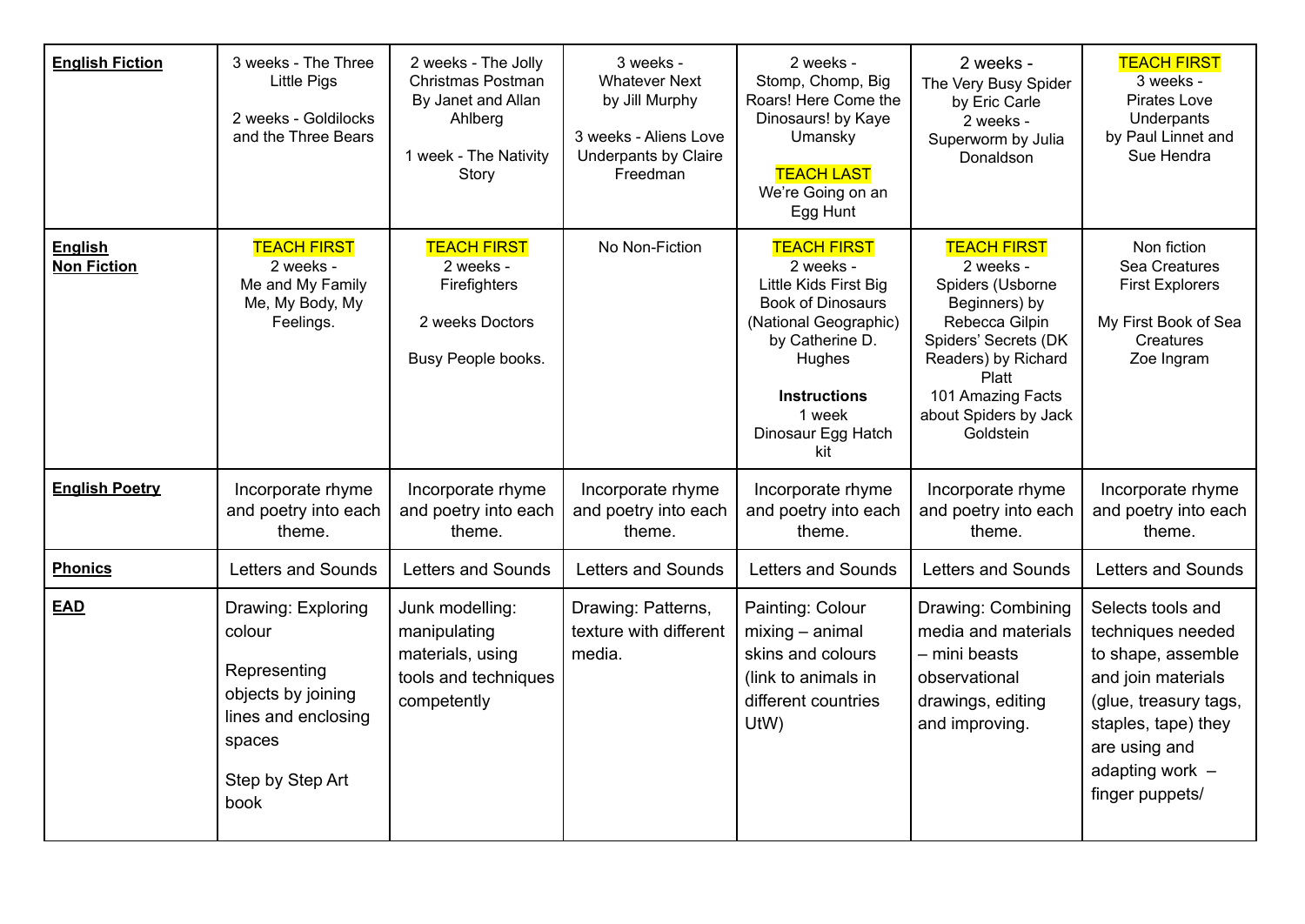|                                                   |                                                                                                                                                                                                                                                                                                                                                                                                                                                                                                       |                                                                                                         |                                                               |                                                                                                                                                                                                                                                                                                                                                                                |                                                                                | glove puppets (link<br>to UtW)                                                                              |
|---------------------------------------------------|-------------------------------------------------------------------------------------------------------------------------------------------------------------------------------------------------------------------------------------------------------------------------------------------------------------------------------------------------------------------------------------------------------------------------------------------------------------------------------------------------------|---------------------------------------------------------------------------------------------------------|---------------------------------------------------------------|--------------------------------------------------------------------------------------------------------------------------------------------------------------------------------------------------------------------------------------------------------------------------------------------------------------------------------------------------------------------------------|--------------------------------------------------------------------------------|-------------------------------------------------------------------------------------------------------------|
| <b>RE</b>                                         | I Am Special                                                                                                                                                                                                                                                                                                                                                                                                                                                                                          | Christmas U/C F2                                                                                        | <b>Stories Jesus Heard</b>                                    | Easter inc. U/C F3                                                                                                                                                                                                                                                                                                                                                             | <b>Special Places</b>                                                          | Prayer                                                                                                      |
|                                                   | Friendship                                                                                                                                                                                                                                                                                                                                                                                                                                                                                            |                                                                                                         | <b>Stories Jesus Told</b>                                     |                                                                                                                                                                                                                                                                                                                                                                                |                                                                                |                                                                                                             |
| $\overline{PD}$                                   | Ring games and<br>rhymes                                                                                                                                                                                                                                                                                                                                                                                                                                                                              | Houses & Homes<br>(ICC)                                                                                 | Adventureland (LCC)<br>Letter formation - daily               | Growth (LCC)<br>Letter formation - daily                                                                                                                                                                                                                                                                                                                                       | Minibeast Dance<br>(ICC)                                                       | Seaside (LCC)<br>Letter formation - daily                                                                   |
|                                                   | Managing dressing                                                                                                                                                                                                                                                                                                                                                                                                                                                                                     | Write from the Start -<br>daily                                                                         |                                                               |                                                                                                                                                                                                                                                                                                                                                                                | Letter formation - daily                                                       |                                                                                                             |
|                                                   | Dough gym - daily                                                                                                                                                                                                                                                                                                                                                                                                                                                                                     |                                                                                                         |                                                               |                                                                                                                                                                                                                                                                                                                                                                                |                                                                                |                                                                                                             |
| <b>PSED</b>                                       | A baseline assessment of children's PSED needs will be assessed in the autumn term and continually through adult observations. Direct teaching of<br>skills will be planned following assessment. The EYFS, whole school environment and adult interactions will foster children's development in building<br>relationships, managing self and self-regulation.<br>Staff will actively celebrate children's birthdays, special achievements and cultural celebrations as part of key worker time.     |                                                                                                         |                                                               |                                                                                                                                                                                                                                                                                                                                                                                |                                                                                |                                                                                                             |
| <b>Maths Unit</b><br><b>White Rose Maths</b><br>A | 1. Baseline<br>assessments<br>2-4 Match &<br>Sort (Just Like<br>Me)<br>5-7 Numbers<br>$1-3$ (It's Me<br>1,2,3)                                                                                                                                                                                                                                                                                                                                                                                        | 1-3 Numbers to 5<br>(Light & Dark)<br>4-6 zero and the<br>compositions (Alive in<br>5)<br>7 - Christmas | 1-3 6,7,8 (Growing<br>6,7,8<br>4-6 9 & 10 (Building 9<br>8.10 | 1-3 Numbers to 20 (To<br>20 and beyond)<br>4-6 Ordering (First,<br>Then, Now)                                                                                                                                                                                                                                                                                                  | 1-3 Number Patterns<br>(Find my Pattern)<br>4-6 Consolidation (On<br>The Move) | Bespoke maths<br>curriculum based on<br>TT gap analysis,<br>preparing children for<br>KS1 maths curriculum. |
| <b>Reading Spine</b>                              | Where's Spot? - Eric Hill<br>Dear Zoo - Rod Campbell<br>You Choose - Pippa Goodhart and Nick Sharratt<br>We're Going on a Bear Hunt - Michael Rosen<br>Brown Bear, Brown Bear, What Do You See? - Bill Martin Jnr and Eric<br>Carle<br>Jasper's Beanstalk - Nick Butterworth and Mick Inkpen<br>The Very Hungry Caterpillar - Eric Carle<br>Hairy Maclary from Donaldson's Dairy - Lynley Dodd<br>Each Peach Pear Plum - Allan and Janet Ahlberg Hug - Jez Alborough<br>The Train Ride - June Crebbin |                                                                                                         |                                                               | Owl Babies - Martin Waddell<br>The Gruffalo - Julia Donaldson<br>Handa's Surprise - Eileen Browne<br>Mr Gumpy's Outing - John Burningham<br>Rosie's Walk - Pat Hutchins<br>Six Dinner Sid - Inga Moore<br>Mrs Armitage - Quentin Blake<br>Whatever Next - Jill Murphy<br>On the Way Home - Jill Murphy<br>Farmer Duck - Martin Waddell<br>Goodnight Moon - Margaret Wise-Brown |                                                                                |                                                                                                             |